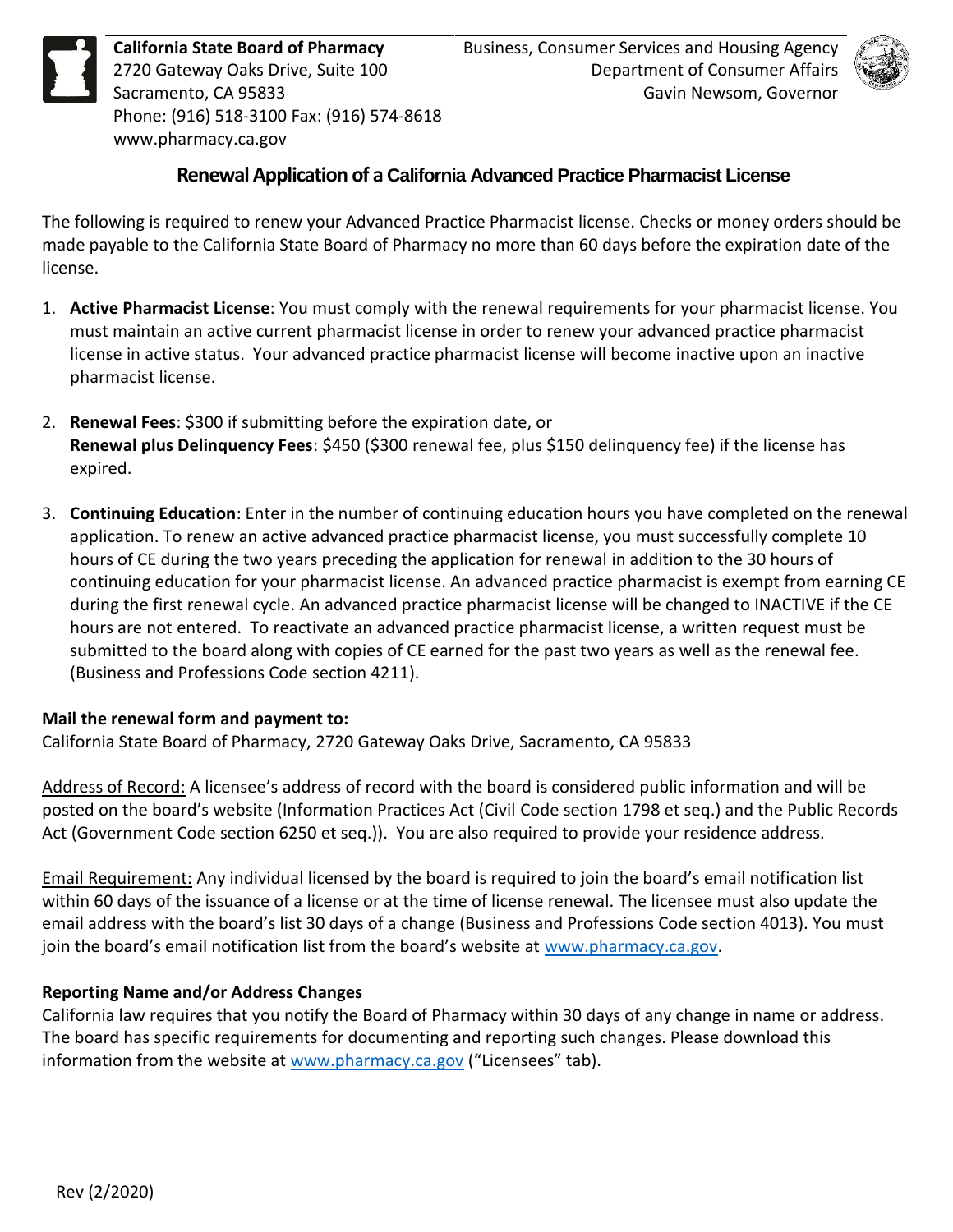**California State Board of Pharmacy**<br>2720 Gateway Oaks Drive, Suite 100<br>Sacramento, CA 95833<br>Phone: (916) 518-3100 Fax: (916) 57 2720 Gateway Oaks Drive, Suite 100 Sacramento, CA 95833 Phone: (916) 518-3100 Fax: (916) 574-8618 <www.pharmacy.ca.gov>



Failure to renew an advanced practice pharmacist license within sixty days from the expiration date, may result in the license being canceled pursuant to Business and Professions Code section 4402(e). If your advanced practice pharmacist license is canceled, you will be required to meet all licensure requirements in effect at the time of reapplication.

 NOTICE: The State Board of Equalization and the Franchise Tax Board may share individual taxpayer information with the board. You are obligated to pay your state tax obligation. This application may be denied or your license may be suspended if the state tax obligation is not paid.

### **Mandatory Reporter**

 Under California law each person licensed by the Board of Pharmacy is a "mandated reporter" for both child and elder abuse or neglect purposes. California Penal Code section 11166 and Welfare and Institutions Code section 15630 require that all mandated reporters make a report to an agency specified in Penal Code section 11165.9 and Welfare and Institutions Code section 15630(b(1) [generally law enforcement, state, and/or county adult protective services agencies, etc… ] whenever the mandated reporter, in his or her professional capacity or within the scope of his or her employment, has knowledge of or observes a child, elder and/or dependent adult whom the mandated reporter knows or reasonably suspects has been the victim of child abuse or elder abuse or neglect. The mandated reporter must contact by telephone immediately or as soon as possible, to make a report to the appropriate agency(ies) or as soon as is practicably possible. The mandated reporter must prepare and send a written report thereof within two working days or 36 hours of receiving the information concerning the incident. Failure to comply with the requirements of Section 11166 and Section 15630 is a misdemeanor, punishable by up to six months in a county jail, by a fine of one thousand dollars (\$1,000), or by both that imprisonment and fine. For further details about these requirements, consult Penal Code sections 11164 and Welfare and Institutions Code section 15630, and subsequent sections.